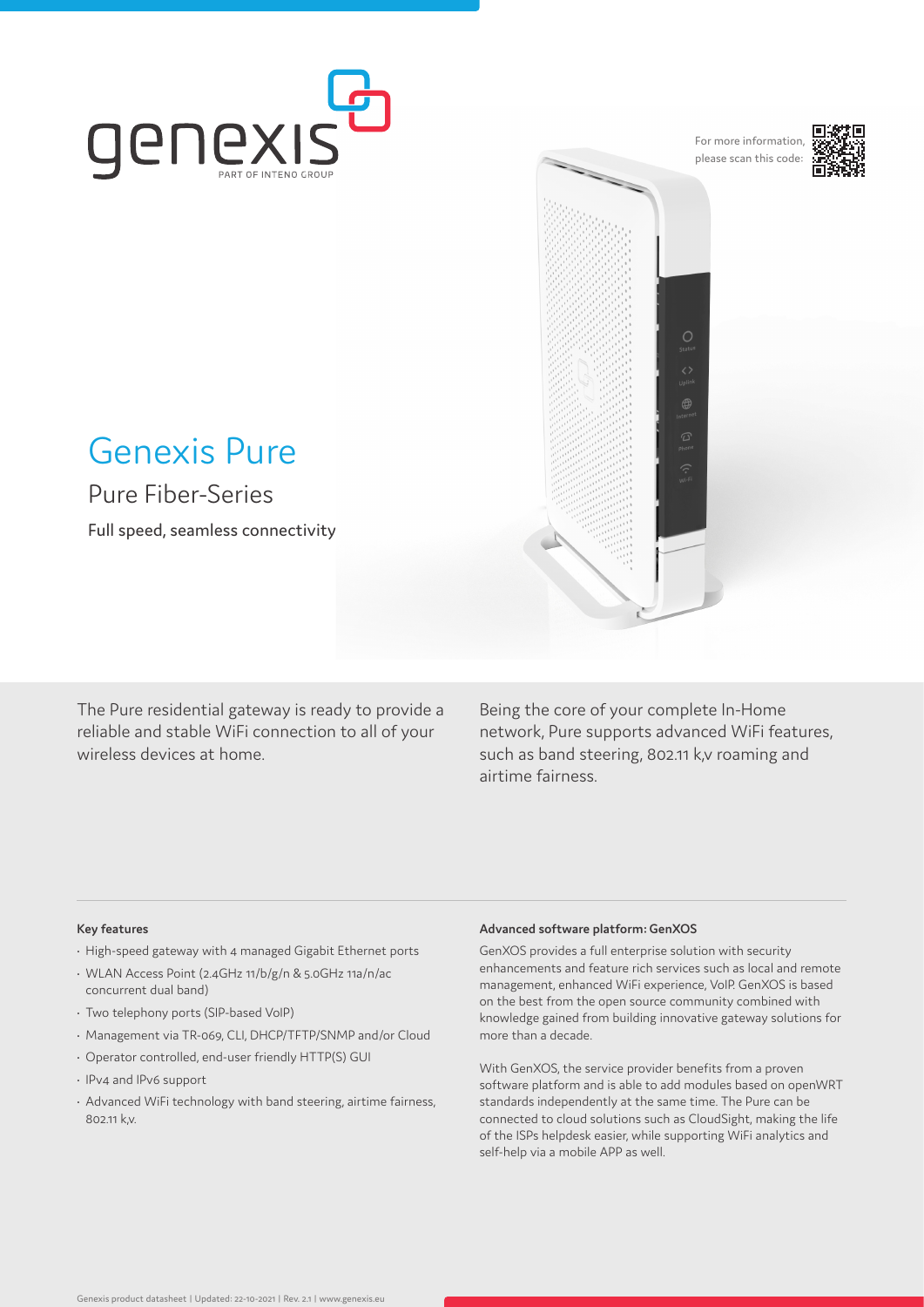# Product features and specifications Genexis Pure Fiber-Series



| Dimensions $(H \times W \times D)$ | 38x156x232 mm |
|------------------------------------|---------------|
| Weight approx.                     | 420 g         |
| Power supply voltage               | 12 Vdc ± 10%  |
| Power consumption                  | typ. 18W      |
| Operating temperature              | $0 - 40 °C$   |
| Storage temperature                | $0 - 70 °C$   |

# **Fiber interface**

| Optics compliant with 1000BASE-BX20-U |                        |  |  |  |  |
|---------------------------------------|------------------------|--|--|--|--|
| SC/APC interface                      |                        |  |  |  |  |
| TX wavelength (typical)<br>1310 nm    |                        |  |  |  |  |
| RX wavelength (typical)               |                        |  |  |  |  |
| · Pure-F500                           | 1490 & 1550 nm         |  |  |  |  |
| $\cdot$ Pure-F501                     | 1490 nm                |  |  |  |  |
| • Pure-F510 & F530                    | 1490 nm (CATV 1550 nm) |  |  |  |  |
| Optical output range                  | -9  -3 dBm             |  |  |  |  |
| Optical input range                   | -23  -3 dBm            |  |  |  |  |
| Maximum distance                      | 20 km                  |  |  |  |  |
| Single mode fiber (ITU-T G.652)       |                        |  |  |  |  |
| Auto sensing 1 Gb/s and 100 Mb/s      |                        |  |  |  |  |

# **LAN interface**

4x 1000/100/10Base-T RJ45 interfaces

# **Buttons and USB**

Power button Reset button (recessed) WPS/Pair button  $1x$  USB  $20$ 

#### **Management and control**

TR-069, TR-098/TR-181, TR-104 SNMP, DHCP / TFT, PCLI, IUP and CLI

#### **Routing**

Line-speed (1000 Mbps) routing performance for packets > 256 byte. DHCP server / DNS proxy NAT / PAT UPnP VPN pass-through SPI Firewall DMZ and port forwarding/translation IGMP(v2/v3) snooping and proxy RTSP proxy for Video on Demand Static IPv4 Routing

# **Voice features**

SIP based Voice-over-IP G.711 A-law / μ-law codec G.729 codec 5 REN support Line Echo Cancellation DTMF: In-band, RFC2833, SIP-Info Class 5 features

# **Protocols**

IPv4/IPv6 dual stack concurrent DHCP(v4/v6) client PPPoE client

# **WiFi interface**

Intel® GRX350-1200 SoC; WAV513 (2,4GHz), WAV524 (5GHz) IEEE 802.11b/g/n, 2.4GHz 3x3 IEEE 802.11a/n/ac, 5.0 GHz 4x4 Internal antennas

#### **Software and WiFi Features**

iopsysWRT open source software Operator and end-user GUI/APP Band steering Airtime fairness Guest WiFi Seamless roaming (802.11 k,v) Auto channel/bandwidth selection Automatic channel selection WEP, WPA, WPA2 Multiple SSIDs supported

# **CATV\***

| Wavelength (typical)     | 1550 nm           |
|--------------------------|-------------------|
| RF passband              | 45-900 MHz        |
| RF output impedance      | 75 $\Omega$       |
| AGC optical input power  | -9  o dBm         |
| RF output level (AGC on) |                   |
| $\cdot$ Pure-F510        | $80 \pm 2.5$ dBµV |
| $\cdot$ Pure-F530        | $86 \pm 2.5$ dBµV |
| Remote enabling of CATV  |                   |

# **Status LEDs**

| Status                   |    |
|--------------------------|----|
| Uplink status(Fiber/DSL) | くゝ |
| Internet                 | ⊕  |
| Telephony status         |    |
| WiFi status              |    |
|                          |    |

\* Applicable to selected models only

| Model           | <b>LAN</b> ports | VoIP | <b>USB</b> | WLAN 3x3  | WLAN 4x4  |           | Wavelength      | RF output Level |                          |
|-----------------|------------------|------|------------|-----------|-----------|-----------|-----------------|-----------------|--------------------------|
|                 | (Mbps)           |      | 2.0        | $2.4$ GHz | $5.0$ GHz | <b>TX</b> | <b>RX</b>       | <b>CATV</b>     | $(AGC)$ $(dBµV)$         |
| Pure F500       | 4x 10/100/1000   | 2x   | 1x         | 11n       | 11ac      | 1310 nm   | 1490nm & 1550nm | ۰               | $\overline{\phantom{a}}$ |
| Pure F501       | 4x 10/100/1000   | 2x   | 1x         | 11n       | 11ac      | 1310 nm   | 1490 nm         |                 | $\sim$                   |
| <b>Pure 510</b> | 4x 10/100/1000   | 2x   | 1x         | 11n       | 11ac      | 1310 nm   | 1490 nm         | 1550 nm         | $80 \pm 2.5$ dB $\mu$ V  |
| Pure F530       | 4x 10/100/1000   | 2.   | 1x         | 11n       | 11ac      | 1310 nm   | 1490 nm         | 1550 nm         | $86 \pm 2.5$ dBµV        |

# Genexis Pure Fiber-Series product models

Note: Not every listed feature may be included in the shipping product. We reserve the right to make changes of technical specifications, housing or design without prior notice. The Pure Ethernet DSL-Series specifications are included in a different datasheet